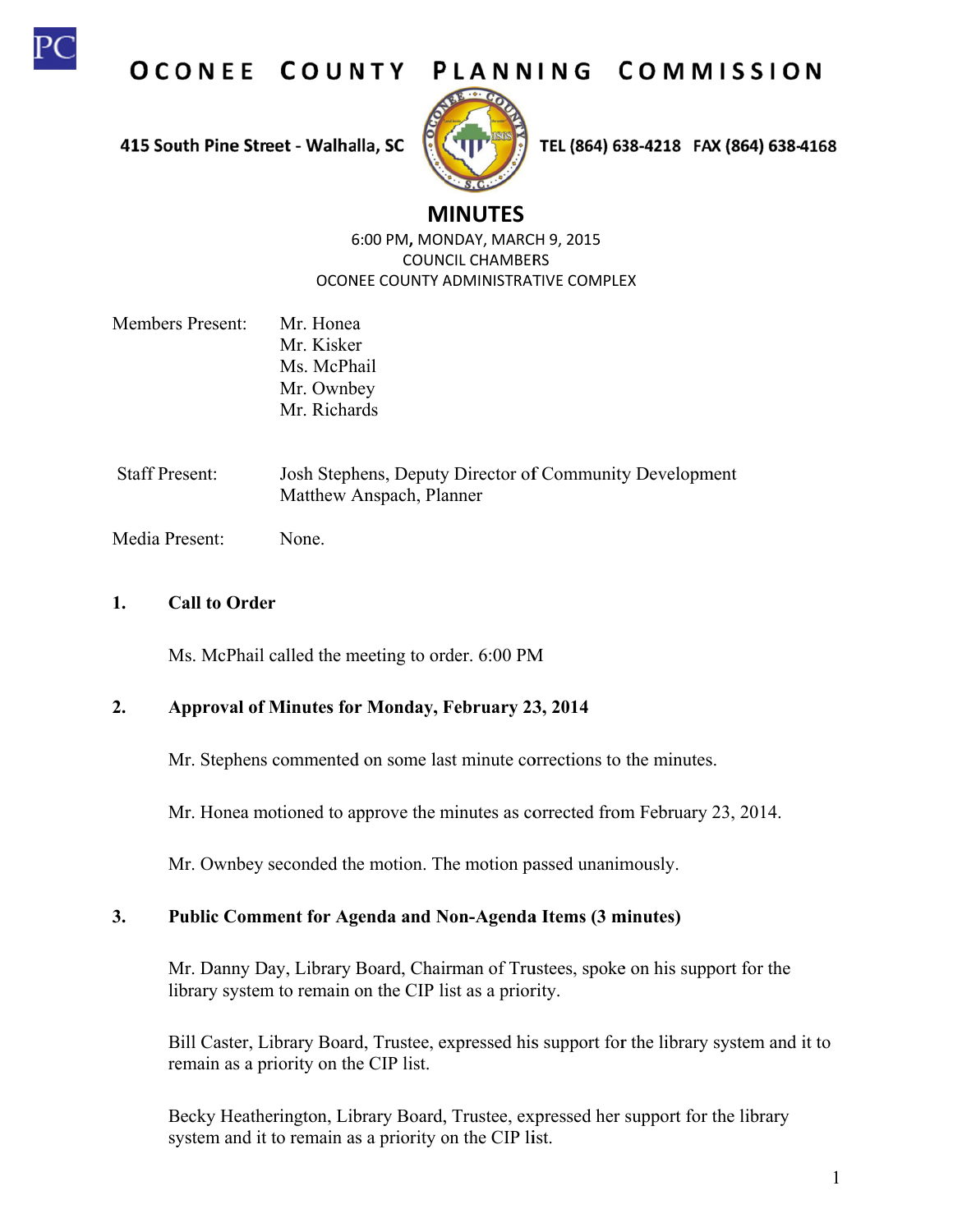Donna Linsin encouraged the Commission to consider their seating arrangement so that the public could hear them better.

## **4**. **Consideration of Ord. 2015-14 (2015SUB01)**

Mr. Anspach presented the matter before the Commission. He informed the Commission that the request for rezoning would have no bearing on approval for development and that a rezoning would bring the property more in line with the Future Land Use Map.

Mr. Honea motioned to recommend to Council to approve the rezoning.

Mr. Kisker seconded the motion. The motion passed unanimously.

### **5**. **Consideration of the Capital Improvement Program List**

Mr. Anspach reintroduced the Capital Improvement Program (CIP) list to the Commission.

Ms. McPhail asked staff to determine the status of improvements to the Manned Convenience Center listed on the CIP list, in terms of safety.

Mr. Honea motioned to recommend to Council that they look strongly at (1) bringing sewer to I-85 and (2) investment in the Library System with emphasis on development of a new Seneca branch library as priorities for the capital projects.

Mr. Ownbey seconded the motion. The motion passed unanimously.

Ms. McPhail called for a 5 minute recess.

### **6**. **Continued Discussion of 2015 Priorities**

Mr. Stephens presented the Commission with a compilation of the Commission's list of priorities. He highlighted that recycling and scenic highway protections topped their lists. Mr. Stephens also discussed examples and ideas to help preserve and enhance the agricultural character of the County. He went on to discuss ways to improve communication between the County and all of the towns and municipalities to help the community as a whole. He reminded the Commission that it is their role to recommend things to Council including ways strategize or improve planning and action ideas for the County. Mr. Stephens cited examples of government efforts in Kentucky for Ag. Preservation as well downtown redevelopment in Greenwood, SC.

# **7. Consideration of the 2015 Comprehensive Plan Review Action Plan**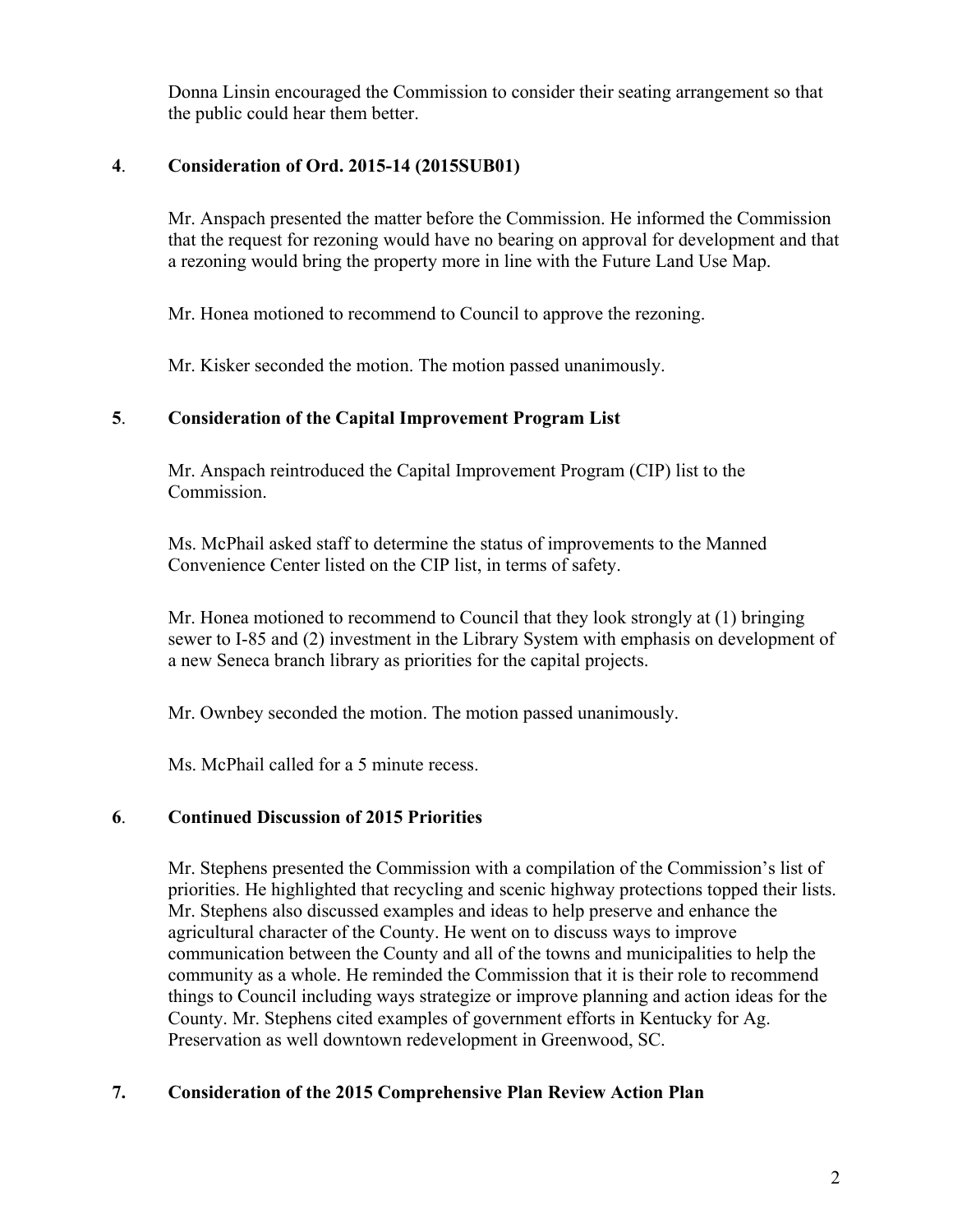Ms. McPhail suggested that the Commission send Mr. Stephens comments on what goals and objectives are done or not as they review the Comp Plan individually.

Mr. Richards mentioned that as home development became more prominent in the County, the Commission would have to begin to really look at form based code.

Mr. Honea talked about how the Commission would also need to look at how to incentivize more building of workforce housing.

Mr. Richards added that the workforce housing market would grow with the help of the industrial market.

Mr. Ownbey talked about how he believed the Commission should be focusing on the issues in the presentation due to some of the recent economic news, including the Newspring/Casto development.

Ms. McPhail commented that the County should focus on the gateways to the County first and that if they succeed in building character in those areas, the rest of the County will likely follow.

Mr. Richards mentioned that Council would need to direct the Administrator to develop a plan for costs, in regards to implement a County recycling program.

Ms. McPhail expressed that she would like to know what it costs and how much does the County make in regards, currently with solid waste/recycling.

Mr. Stephens presented SmartSheet software used by staff to help keep track of multiple projects. He showed how he plans to utilize the software to assist with the Comp Plan. He added that the Commission will need to keep track of work being done with the Plan but also, that staff will update and remind them as they go. Mr. Stephens requested that the Commission call and ask questions or drop by the office to ask any questions or discuss topics before meetings so that he can properly answer or explain them. He surmised that the Commission would like to see staff put together concepts in writing on how to incorporate some of the ideas expressed in the presentation. He added that, if so, the plan would start with looking at how to apply in very small areas.

Ms. McPhail responded that staff's next step would be to come up with and present some practical ways for Oconee County to utilize tools such as form based code in the Comp Plan.

Mr. Stephens emphasized incentives, bonuses, and policies in general, being included in the Comp Plan elements to help make the Plan more achievable. He added that the plan should look like: goals-elements-policy. He also talked about the importance of a coordination element to have better communication with other municipalities.